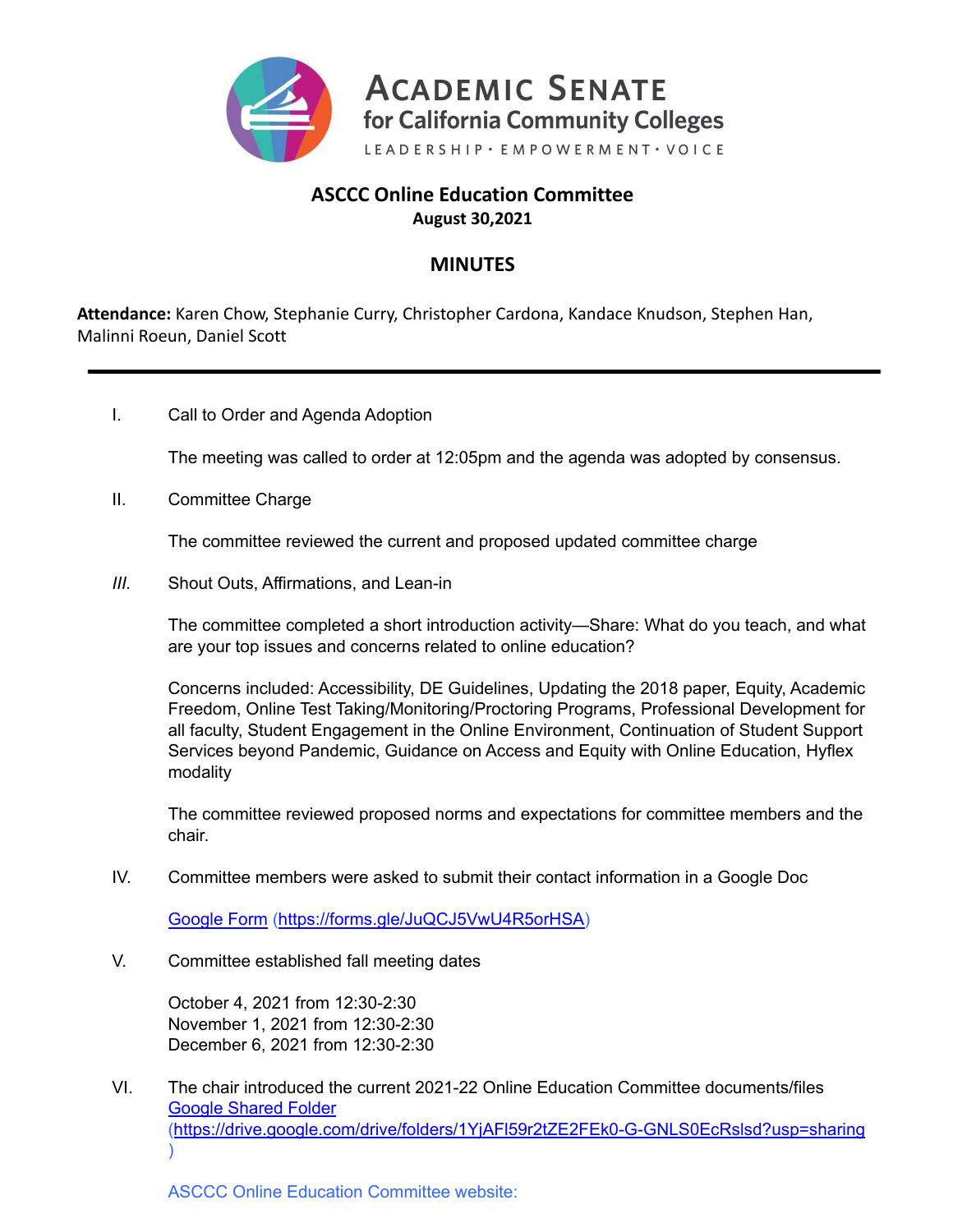#### <https://asccc.org/directory/online-education-committee>

### VII. Committee Goals and Priorities

- A. Review last year's committee [recommendations](https://docs.google.com/document/d/1zWBONpIZhpUIUUFPVs6mY02qI4aKL3VFQ1UIp_Et1k4/edit?usp=sharing) (links to a Googledoc in our Committee's Googledrive folder)
	- The committee reviewed the recommendations from the previous committee. The committee discussed the Online Guidelines previously worked on by D-TAC. CCCCO has said they will not be releasing the guidelines, preferring memos. The current draft needs to be updated, could be done in partnership with DECO to get a process of updating the information. Could take the needed changes and put it into a regular update for the Ensuring an Effective Online Program paper. Need to update in lite of the pandemic and changes in online education and need new processes for emergencies. Review updates of Title 5 including regular and substantive interaction to be added to paper.

Committee members asked to review paper for the October meeting making notes where it needs updates or new sections. Committee members will also review outstanding resolutions for possible inclusion in paper.

Committee will support an article on hyflex for the November Rostrum. Stephanie and Kandace will work on a resolution on hyflex coding and apportionment.

#### B. Review [resolutions](https://asccc.org/directory/online-education-committee) assigned (click on "Resolutions" tab on bottom of the site)

• The committee reviewed the resolution (9.04.S19) on accessibility of educational materials. Need to review Title 5 55206, equity and accessibility with effective practices. Perhaps recommend further collaboration with other groups to address workload issues. Possible paper on how to make a class accessible from A-Z. Paper would discuss the realities of struggles to make courses accessible and use paper to make recommendations on how to make resources and support available to implement recommendations.

Karen and Stephane will start an outline for committee discussion at October Meeting. Items could include 508 requirements, equity, syllabus, assignments and course materials, professional development, role of senates, checklist, working with DSPS.

C. For Your Information about the larger picture of ASCCC goals: ASCCC [Strategic](https://asccc.org/sites/default/files/ASCCC_Strategic_Plan_2018-2023_final.pdf) Plan

The ASCCC strategic plan and goals was shared with committee members.

#### VIII. Plenary Fall 2021

- A. Break-out topics brainstorming
	- 1. Accessibility, Equity and Online Education
	- 2. Academic Integrity, Equity and Online Education
	- 3. Teamwork: the partnership of the Instructional Designers and Distance Education Coordinators
	- 4. Student Engagement and Federal Guidelines Changes in Online Education